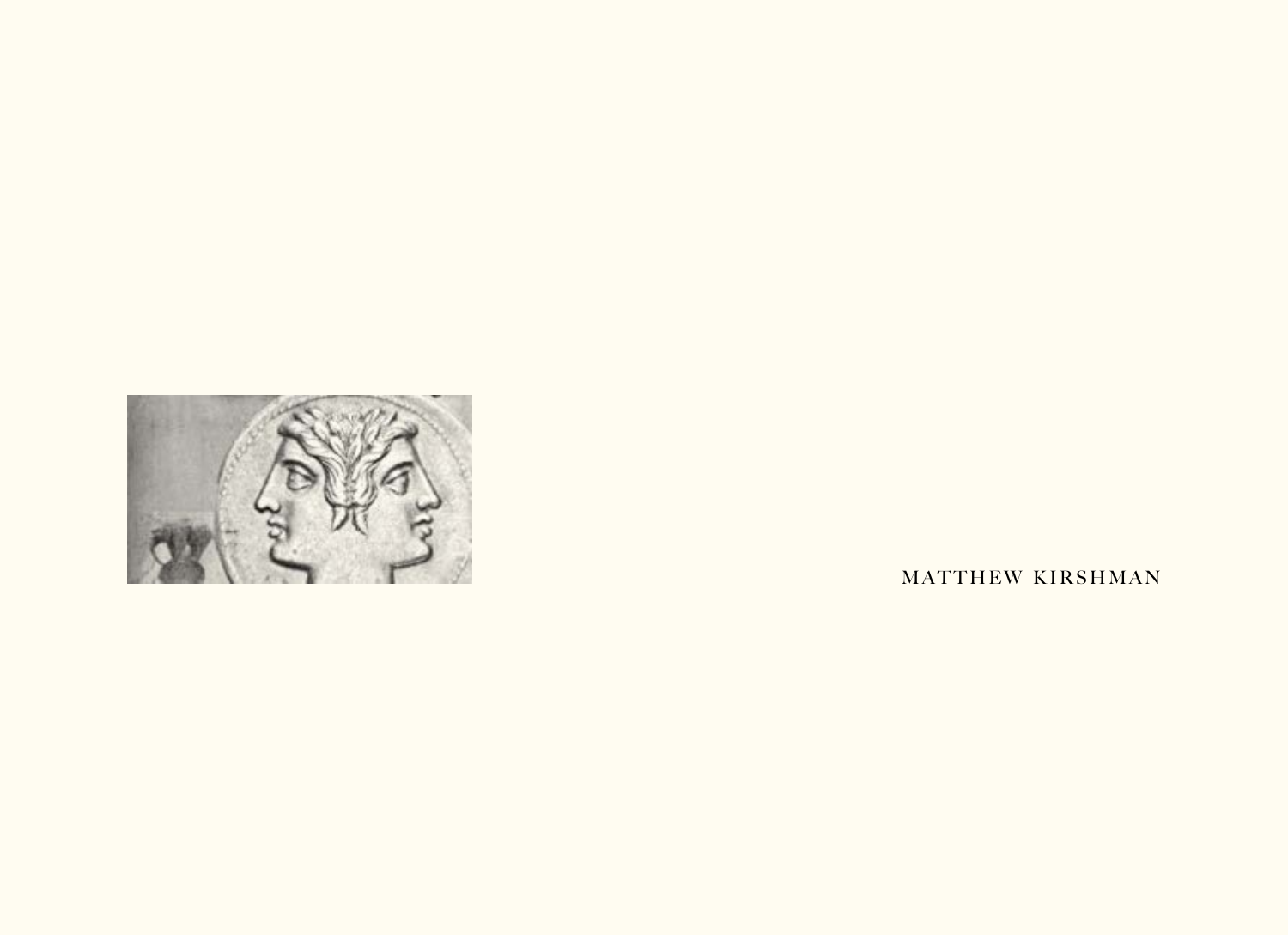## My Mouth, Which Burns

He wakes after the Twin Towers tumble. Because they're beautiful to each other, They collapse in a havoc of ashes. My mouth, which burns from holocaust flashes, Takes me inside the wet dark thick organs, Whose oozy sense stems from their being flesh. Through the pink, boozy paunch around my trunk, I enter the dense history of signs. Both "paunch" and "trunk" have their primitive cult. The king learns to chew gold naturally, As a reflex, the business of Kingdoms. Why should I suddenly be in the world? So this poem becomes my creation, These creatures submit to constant castration.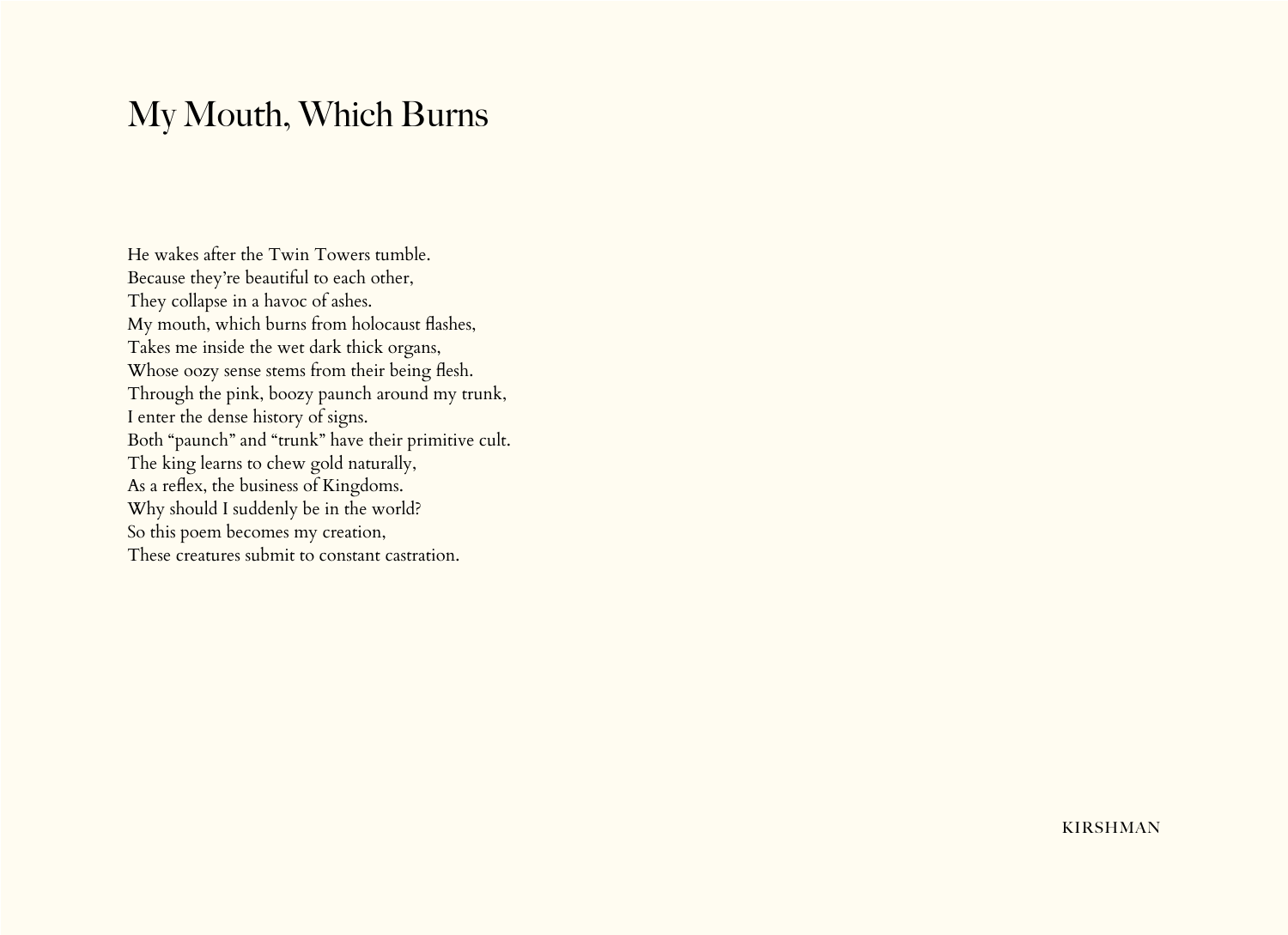## Prelude to a Fertility Tale

He creeps, slinks around the castle On the scent of a man's brain, Like a fox, scared and cunning both, In a steady state of nerves. There was a crime in the cornfield. An ax was mislaid; A solo inhabitant reacts to the cry; Dark tongues orbit the earth. She whispers into the hole of his brain, A tale from childhood—Jack & the plant of gold. Enter the story through the sound, A nest of bees below ground. Through the ear, yet another underground. A sonic figure takes shape, A story, a fantasy, a murder mystery— To pass the time. A giant fell in the cornfield. She purrs, once upon a time, there was a kingdom And a king looking down from a cliff To a village by the sea, a hamlet. The surf is heard throughout the kingdom. She prophesies a tale of seven winters. From the crime comes seven consecutive blights. A narrative runs and from the words grew spirits. A king from whose figure a tale of temptation grew.